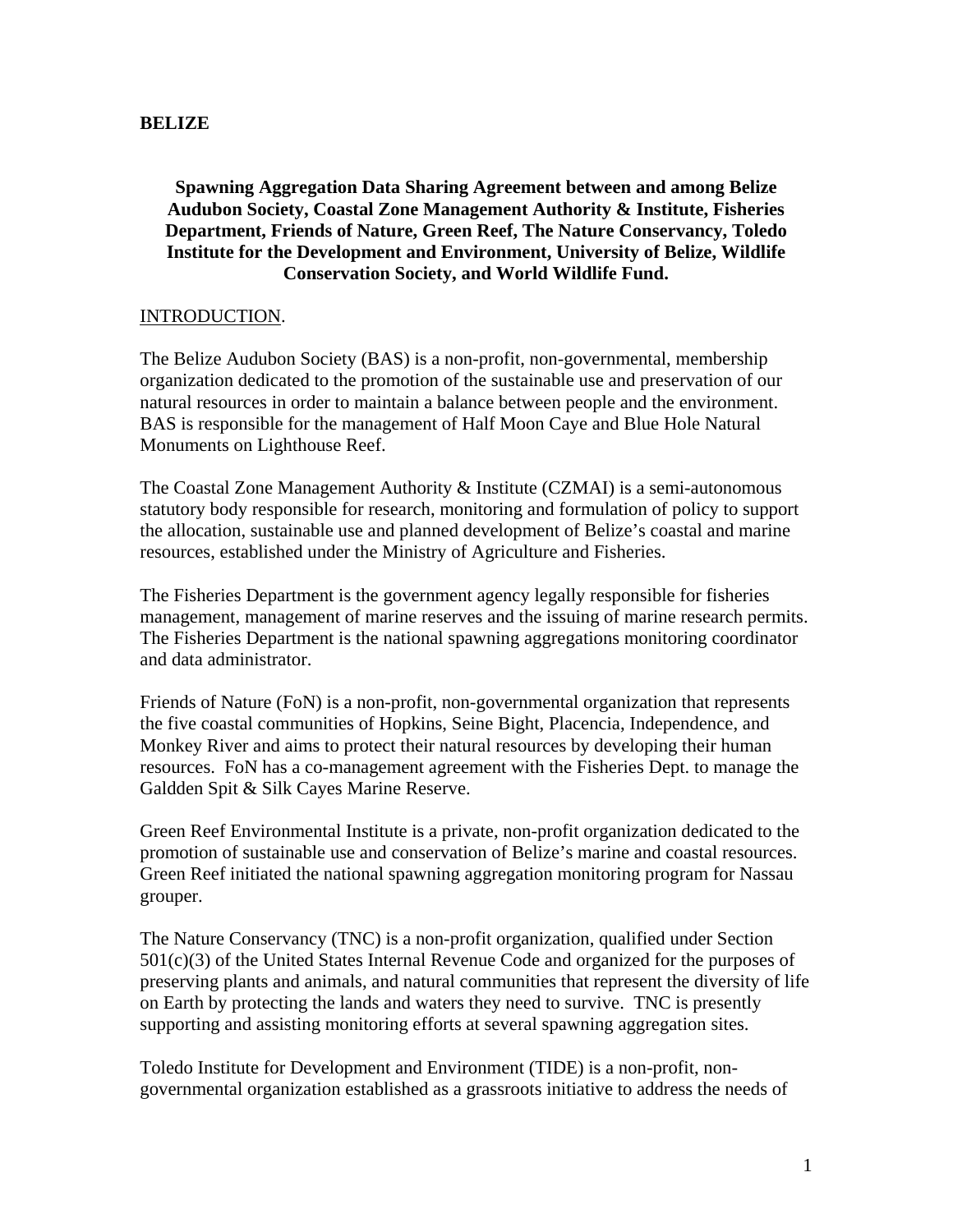the Toledo District. TIDE has a co-management agreement with the Fisheries Dept. and is responsible for the management of the Port Honduras Marine Reserve.

University of Belize Institute of Marine Studies runs a marine research station at Calabash Caye, Turneffe, with the aim of providing facilities for scientific monitoring, research, and environmental awareness programs that focus on shallow water tropical marine ecosystems.

Wildlife Conservation Society (WCS) is a non-profit international conservation organization qualified under Section  $501(c)(3)$  of the United States Internal Revenue Code

committed to saving wildlife and wild lands around the world. WCS has conducted research on the Nassau grouper and its spawning aggregations in Belize for many years.

World Wildlife Fund (WWF) is a non-profit organization qualified under Section 501 (c)(3) of the United States Internal Revenue Code and organized for the purposes of the conservation of nature. WWF has been supporting the spawning aggregation monitoring work of several local NGOs.

# RECITALS.

Whereas the Parties are all members of the Spawning Aggregation Data Sharing Group and wish to set out their agreements as to the use of information generated under the Reef Fish Spawning Aggregation Monitoring Protocol for the Wider Caribbean (Attached hereto as Attachment 1).

# DEFINITIONS.

"Raw Data" refers to the data compiled on the data sheets as described in the attached Reef Fish Spawning Aggregation Monitoring Protocol for the Wider Caribbean.

"Formatted Data" refers to the raw data that has been converted into digital table format according to the database architecture rules mutually agreed on by the Parties.

"Processed Data" refers to any data sets derived from formatted data.

"Data" refers to raw, formatted or processed data.

"Data Administrator" refers to the Fisheries Department who will maintain an archive of all Raw Data.

"Data Manager" refers to CZMAI who is responsible for compiling and distributing the Formatted Data to the Parties, and for keeping written records of all Data distribution.

"Party" refers to a member of the Spawning Aggregation Data Sharing Group who has signed this agreement.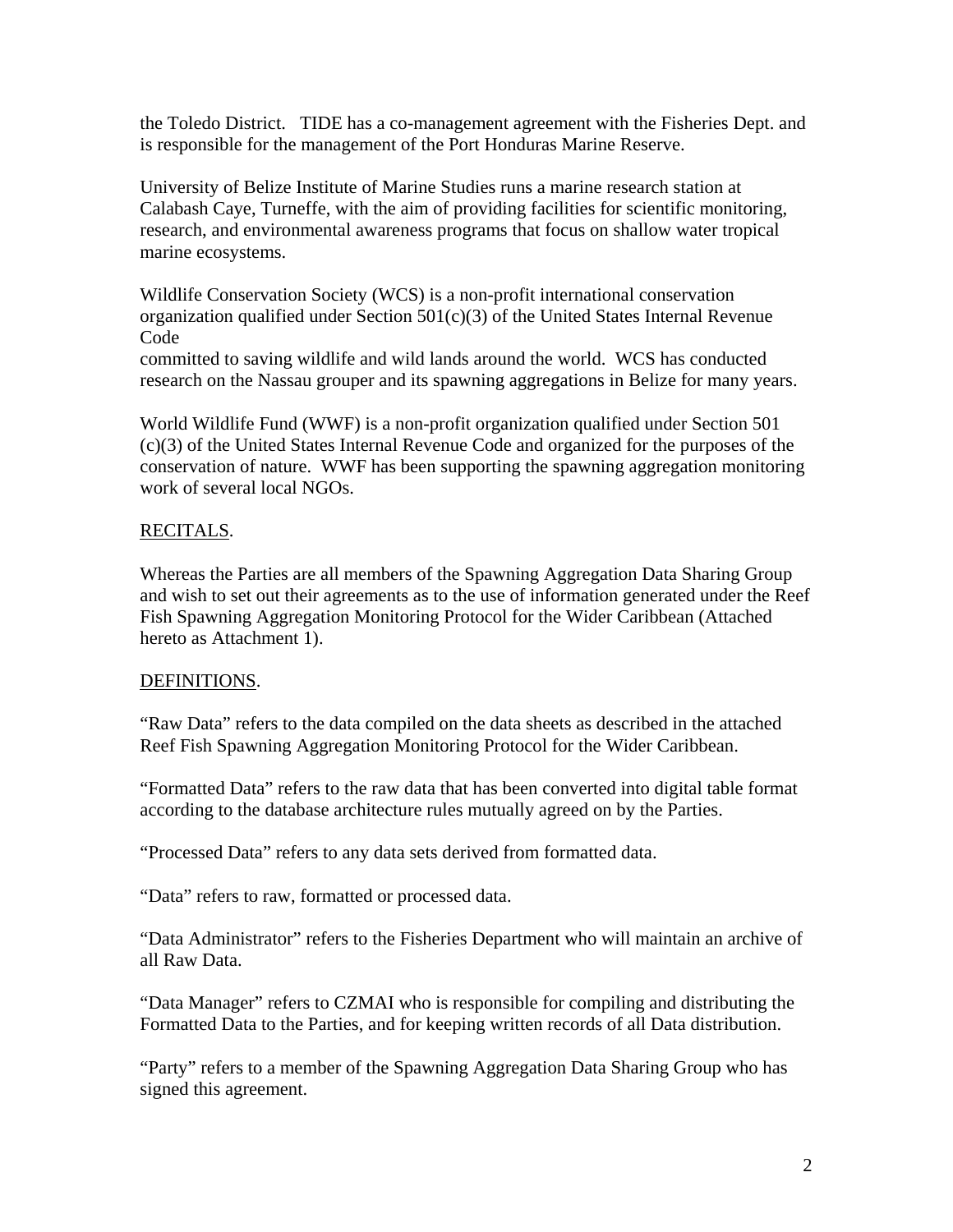"Parties" refers to more than one member of the Spawning Aggregation Data Sharing Group who has signed this agreement.

"Person" shall be construed as broadly as possible and shall include any individual, limited liability company, corporation, partnership, trust, joint venture, unincorporated organization, government, government agency, government authority, or any other entity.

"Third Party" is defined as any person, organization etc. that is not a member of the Spawning Aggregation Data Sharing Group. This includes any non-local program, chapter or section of an international NGO or governmental organization.

"Spawning Aggregation Data Sharing Group" is defined as the group of organizations that are signatories to this Agreement.

## OBJECTIVES.

- 1.0 The "Data" are to be used for research, conservation, and management purposes only.
- 2.0 The Data are accessible electronically and can be used by the Parties, under the following conditions:
	- 2.1 These Data will not be transferred to any other Third Party without the written consent of all the Parties to this Agreement.
	- 2.2 Written consent must be obtained from the Party owning the Data before a Party can use another Party's Data in any publication.
	- 2.3 Any Party can use the Data it collected in any way it sees fit, without the consent of the other Parties.
	- 2.4 Clear acknowledgement of all Parties must be given when using Parties' Data in any public lectures, articles, reports, etc.
	- 2.5 Copies of all reports or publications derived from these Data must be provided to all Parties.
	- 2.6 The names and logos of the Parties are trademarks; as such, they may not be used on reports and publications without the prior express written consent of the respective Parties.
- 3.0 Before any Data are collected, the Party must be in possession of a valid research license, or authorization to collect data, from the Fisheries Department. A condition of the license includes the requirement for copies of all data to be submitted to the Fisheries Department, according to the Fisheries Regulations.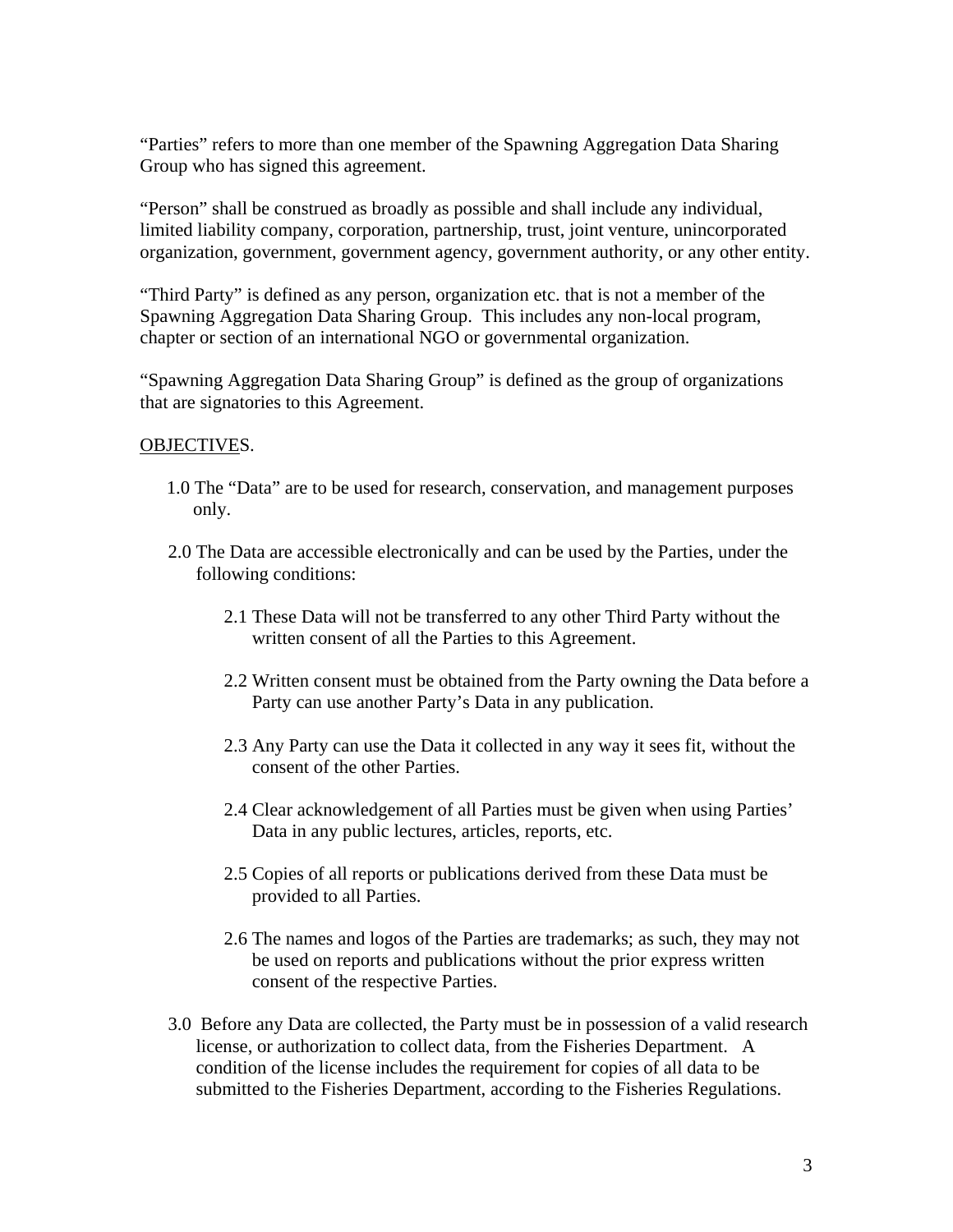#### GENERAL

- 1.0 Each Party must submit copies of its Raw Data to the Fisheries Department. As Data Administrator, the Fisheries Department will maintain an archive of all Raw Data.
- 2.0 Each Party is responsible for formatting its own Data, and submitting these Formatted Data to the CZMAI, the Data Manager.
- 3.0 As Data Manager, the CZMAI is responsible for compiling and distributing the Formatted Data to the Parties, and for keeping written records of all Data distribution.
- 4.0 Although all efforts will be made to ensure accuracy, the Parties do not accept responsibility for errors in the Data.
- 5.0 This Agreement shall become effective as to the Parties that sign the Agreement prior to \_\_\_\_\_\_\_\_\_\_\_\_\_ and the Agreement shall be in effect for a period of three years as from the date of the last signature. Any Party who wishes to withdraw from this Agreement must give 60 days prior written notice to the other Parties. Parties, including those who have withdrawn, are bound to the terms of the agreement in perpetuity.

\_\_\_\_\_\_\_\_\_\_\_\_\_\_\_\_\_\_\_ \_\_\_\_\_\_\_\_\_\_\_\_\_\_\_\_\_

\_\_\_\_\_\_\_\_\_\_\_\_\_\_\_\_\_\_\_\_ \_\_\_\_\_\_\_\_\_\_\_\_\_\_\_\_\_\_\_

Signed:

*title* title title

Belize Audubon Society Coastal Zone Management Authority & Institute Date: Date:

Fisheries Department Friends of Nature

*title* title title

Date: Date: